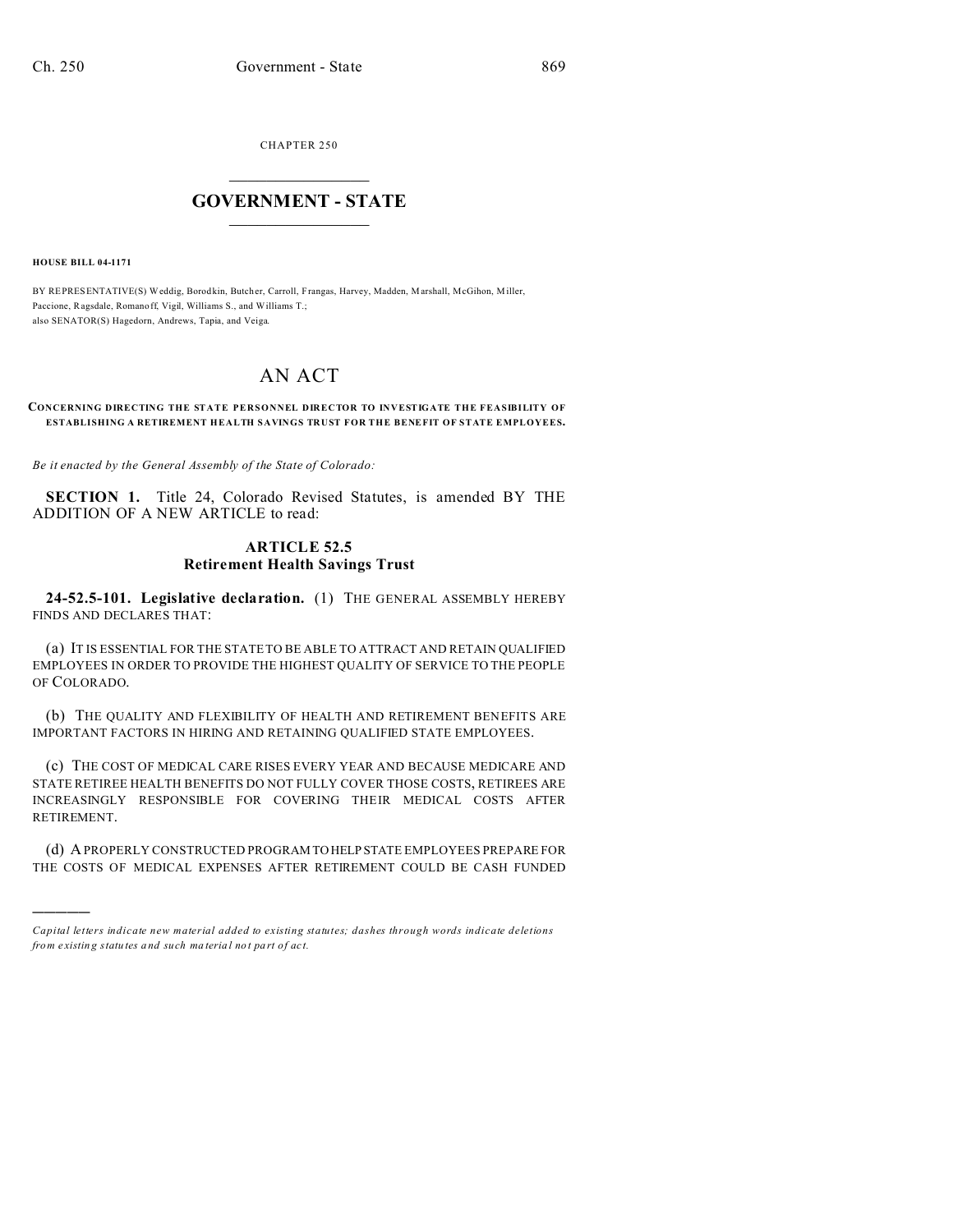THROUGH CONTRIBUTIONS OF STATE EMPLOYEES AND COULD OPERATE AS AN ENTERPRISE AS DEFINED IN SECTION 20 OF ARTICLE X OF THE STATE CONSTITUTION.

(2) THE GENERAL ASSEMBLY FURTHER FINDS AND DECLARES THAT:

(a) A NEW CONCEPT FOR PROVIDING RETIREMENT HEALTH BENEFITS FOR THE EMPLOYEES OF NONPROFIT ENTITIES, INCLUDING STATE GOVERNMENTS, IS FOR THE NONPROFIT ENTITY TO CREATE A RETIREMENT HEALTH SAVINGS TRUST. SUCH TRUST OFFERS THE FOLLOWING ADVANTAGES:

(I) A RETIREMENT HEALTH SAVINGS TRUST IS ESTABLISHED BY THE NONPROFIT ENTITY FOR THE PURPOSE OF PROVIDING RETIREMENT HEALTH BENEFITS TO THE EMPLOYEES OF THE ENTITY.

(II) THE PROVISION OF RETIREMENTHEALTH BENEFITS IS CONSIDERED AN INTEGRAL PART OF THE NONPROFIT ENTITY'S ACTIVITIES.

(III) A RETIREMENT HEALTH SAVINGS TRUST THAT MAKES THE PROVISION OF RETIREMENT HEALTH BENEFITS POSSIBLE IS CONSIDERED A PART OF THE NONPROFIT ENTITY AND THEREFORE MAY BE INCLUDED IN THE ENTITY'S TAX-EXEMPT STATUS.

(IV) A RETIREMENT HEALTH SAVINGS TRUST CREATES AN INDIVIDUAL ACCOUNT WITHIN THE TRUST FOR EACH EMPLOYEE WHO CHOOSES TO PARTICIPATE AND ALLOWS THE EMPLOYER TO MAKE PRETAX CONTRIBUTIONS, INCLUDING UNUSED ANNUAL OR SICK LEAVE, TO AN EMPLOYEE'S ACCOUNT ON BEHALF OF THE EMPLOYEE.

(V) THE NONPROFIT ENTITY THAT CREATES A RETIREMENT HEALTH SAVINGS TRUST MAINTAINS SUBSTANTIAL CONTROL OF THE TRUST IN THAT IT HAS THE POWER TO AMEND OR TERMINATE THE TRUST AND TO APPOINT THE TRUSTEES OF THE TRUST.

(VI) A RETIREMENT HEALTH SAVINGS TRUST ALLOWS EACH PARTICIPATING EMPLOYEE TO DETERMINE HOW HIS OR HER MONEY WILL BE INVESTED.

(VII) ALL EARNINGS IN A RETIREMENT HEALTH SAVINGS TRUST GROW ON A TAX-DEFERRED BASIS, AND A PARTICIPATING EMPLOYEE MAY MAKE WITHDRAWALS ON A TAX-FREE BASIS AFTER REACHING A CERTAIN AGE, SO LONG AS THE MONEYS ARE USED FOR QUALIFIED MEDICAL EXPENSES.

(VIII) ANY ASSETS THAT REMAIN IN A PARTICIPATING EMPLOYEE'S ACCOUNT AT THE TIME OF THE EMPLOYEE'S DEATH MAY BE USED FOR QUALIFIED MEDICAL EXPENSES BY THE EMPLOYEE'S SPOUSE, DEPENDENTS, OR OTHER BENEFICIARIES.

(b) THE CREATION OF A RETIREMENT HEALTH SAVINGS TRUST BY THE STATE FOR THE BENEFIT OF STATE EMPLOYEES WOULD GIVE SUCH EMPLOYEES AN OPPORTUNITY TO PREPARE FOR HEALTH COSTS THAT THEY WILL INCUR DURING RETIREMENT AND WOULD BE BENEFICIAL TO THE HEALTH AND WELL-BEING OF SUCH EMPLOYEES.

**24-52.5-102. Retirement health savings trust - state personnel director investigation and report.** (1) THE STATE PERSONNEL DIRECTOR SHALL INVESTIGATE THE BENEFITS AND DRAWBACKS OF ESTABLISHING A RETIREMENT HEALTH SAVINGS TRUST FOR THE BENEFIT OF STATE EMPLOYEES. THE DIRECTOR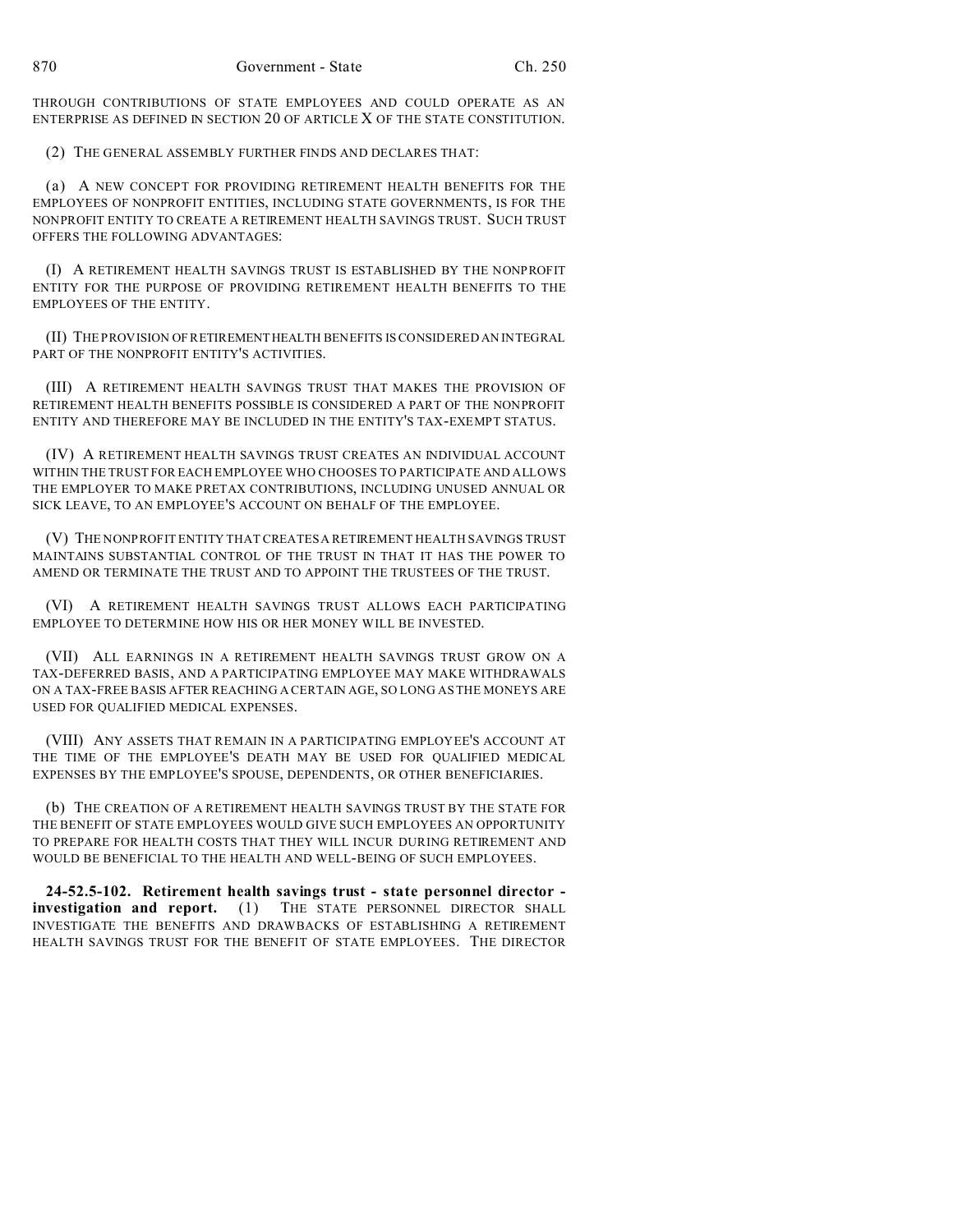SHALL INCLUDE THE FINDINGS OF THE INVESTIGATION AND RECOMMENDATIONS REGARDING THE ESTABLISHMENT OF SUCH A TRUST IN A REPORT AS SPECIFIED IN SUBSECTION (5) OF THIS SECTION.

(2) IN INVESTIGATING THE BENEFITS AND DRAWBACKS OF ESTABLISHING A RETIREMENT HEALTH SAVINGS TRUST, THE STATE PERSONNEL DIRECTOR SHALL CONSIDER THE FEASIBILITY OF THE FOLLOWING:

(a) THE STATE, AS AN EMPLOYER, ESTABLISHING A TRUST FOR THE PURPOSE OF PROVIDING RETIREMENT HEALTH SAVINGS BENEFITS TO STATE EMPLOYEES WHO CHOOSE TO PARTICIPATE IN THE TRUST;

(b) THE STATE SPECIFYING THAT PROVIDING RETIREMENT HEALTH SAVINGS BENEFITS IS AN INTEGRAL PART OF THE STATE'S ACTIVITIES;

(c) THE STATE TREATING A TRUST THAT MAKES THE PROVISION OF RETIREMENT HEALTH BENEFITS POSSIBLE AS AN INTEGRAL PART OF THE STATE AND THEREFORE INCLUDING THE TRUST IN THE STATE'S TAX-EXEMPT STATUS;

(d) THE STATE CREATING AN INDIVIDUAL ACCOUNT WITHIN THE TRUST FOR EACH STATE EMPLOYEE WHO CHOOSES TO PARTICIPATE AND ALLOWING THE STATE TO MAKE PRETAX CONTRIBUTIONS, INCLUDING UNUSED ANNUAL OR SICK LEAVE, TO A STATE EMPLOYEE'S ACCOUNT ON BEHALF OF THE EMPLOYEE;

(e) THE STATE MAINTAINING SUBSTANTIAL CONTROL OF THE TRUST AND HAVING THE POWER TO AMEND OR TERMINATE THE TRUST AND APPOINT THE TRUSTEES OF THE TRUST;

(f) THE STATE ALLOWING EACH STATE EMPLOYEE WHO PARTICIPATES IN THE TRUST TO DETERMINE HOW HIS OR HER MONEY WILL BE INVESTED;

(g) THE STATE ALLOWING ALL MONEYS IN THE TRUST TO GROW WITHOUT BEING SUBJECT TO STATE OR FEDERAL INCOME TAXES;

(h) THE STATE ALLOWING PARTICIPATING STATE EMPLOYEES TO MAKE WITHDRAWALS ON A TAX-FREE BASIS AFTER REACHING A CERTAIN AGE, SO LONG AS THE MONEYS ARE USED FOR QUALIFIED MEDICAL EXPENSES; AND

(i) THE STATE ALLOWING AN EMPLOYEE'S SPOUSE, DEPENDANTS, OR OTHER BENEFICIARIES TO USE ANY ASSETS THAT REMAIN IN A PARTICIPATING EMPLOYEE'S ACCOUNT AT THE TIME OF THE EMPLOYEE'S DEATH FOR QUALIFIED MEDICAL EXPENSES.

(3) THE STATE PERSONNEL DIRECTOR, IN INVESTIGATING THE FEASIBILITY OF ESTABLISHING A RETIREMENT HEALTH SAVINGS TRUST, SHALL INVESTIGATE THE BENEFITS AND DRAWBACKS TO THE STATE AND TO STATE EMPLOYEES OF ALLOWING THE STATE AS AN EMPLOYER AND STATE EMPLOYEES THE OPTION TO MAKE THE FOLLOWING CONTRIBUTIONS TO THE TRUST:

(a) PRETAX CONTRIBUTIONS, INCLUDING A PORTION OF UNUSED EMPLOYEE ANNUAL AND SICK LEAVE, BY THE STATE TO AN EMPLOYEE'S ACCOUNT ON BEHALF OF THE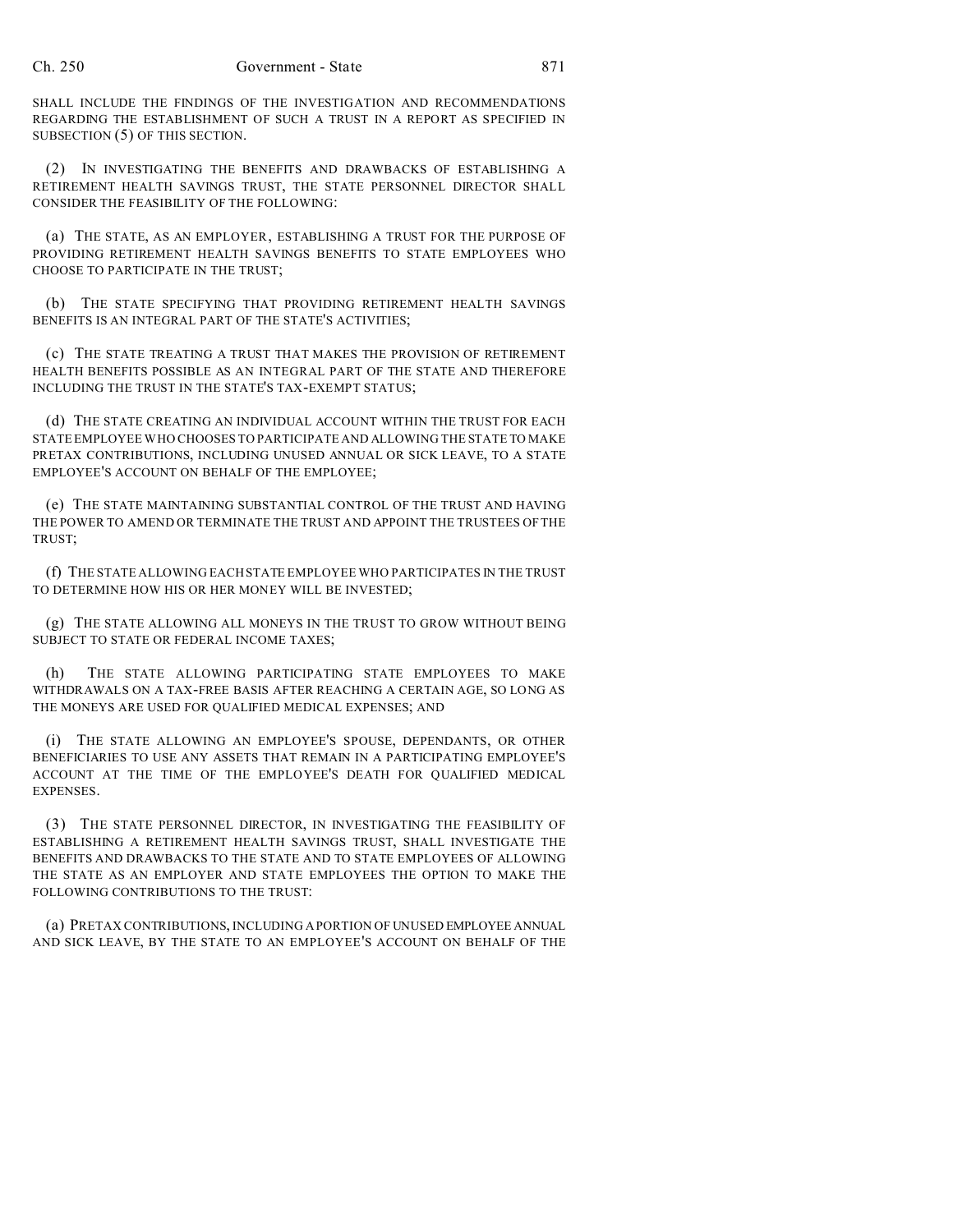EMPLOYEE;

(b) VOLUNTARY AFTER-TAX CONTRIBUTIONS BY THE STATE TO AN EMPLOYEE'S ACCOUNT ON BEHALF OF THE EMPLOYEE;

(c) VOLUNTARY AFTER-TAX CONTRIBUTIONS BY THE EMPLOYEE INTO THE EMPLOYEE'S ACCOUNT; AND

(d) VOLUNTARY PRETAX CONTRIBUTIONS BY THE EMPLOYEE TO THE EMPLOYEE'S ACCOUNT BASED ON A ONE-TIME IRREVOCABLE ELECTION TO MAKE SUCH CONTRIBUTIONS.

(4) THE STATE PERSONNEL DIRECTOR SHALL INVESTIGATE THE BENEFITS AND DRAWBACKS TO THE STATE AND TO STATE EMPLOYEES OF VARIOUS POTENTIAL TERMS OF A RETIREMENT HEALTH SAVINGS TRUST, INCLUDING, BUT NOT LIMITED TO:

(a) THE DESIGN, ADOPTION, AND SCHEDULE FOR IMPLEMENTATION OF THE TRUST;

(b) THE NATURE AND AMOUNT OF THE CONTRIBUTIONS THAT THE STATE MAY MAKE TO THE TRUST ON BEHALF OF A PARTICIPATING STATE EMPLOYEE;

(c) THE NATURE OF THE INVESTMENTS THAT A STATE EMPLOYEE MAY CHOOSE TO MAKE WITH THE MONEYS CONTRIBUTED TO THE TRUST;

(d) THE TERMS OF ELIGIBILITY FOR PARTICIPATING IN THE TRUST AND FOR WITHDRAWING THE MONEYS CONTRIBUTED TO THE TRUST;

(e) THE NATURE OF THE EXPENSES THAT QUALIFY AS MEDICAL EXPENSES FOR PURPOSES OF TAX-FREE WITHDRAWAL OF MONEYS FROM THE TRUST; AND

(f) THE NEGOTIATION AND PAYMENT OF ANY ADMINISTRATIVE EXPENSES TO BE PAID BY THE STATE OR BY EACH EMPLOYEE WHO CHOOSES TO PARTICIPATE IN THE TRUST.

(5) ON OR BEFORE DECEMBER 1, 2004, THE STATE PERSONNEL DIRECTOR SHALL SUBMIT A WRITTEN REPORT TO THE MEMBERS OF THE STATE, VETERANS, AND MILITARY AFFAIRS COMMITTEE AND THE HEALTH, ENVIRONMENT, WELFARE, AND INSTITUTIONS COMMITTEE OF THE SENATE AND THE HOUSE OF REPRESENTATIVES AND TO THE MEMBERS OF THE JOINT BUDGET COMMITTEE. THE REPORT SHALL REVIEW THE DIRECTOR'S FINDINGS AND SHALL MAKE A RECOMMENDATION REGARDING THE ESTABLISHMENT OF A RETIREMENT HEALTH SAVINGS TRUST FOR THE BENEFIT OF STATE EMPLOYEES.

**SECTION 2. Effective date.** This act shall take effect at 12:01 a.m. on the day following the expiration of the ninety-day period after final adjournment of the general assembly that is allowed for submitting a referendum petition pursuant to article V, section 1 (3) of the state constitution (August 4, 2004, if adjournment sine